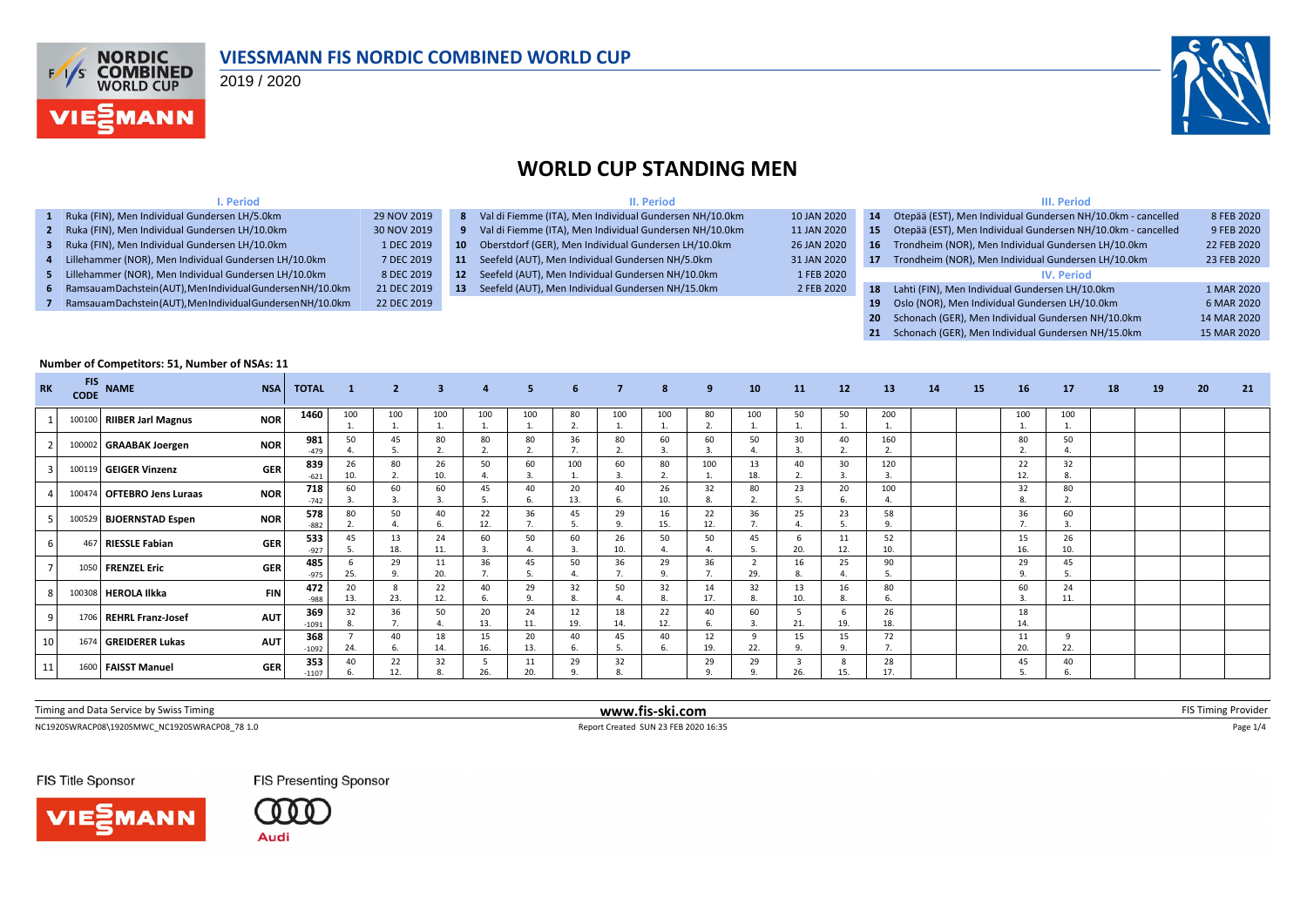



**VIE***MANN* 



## **WORLD CUP STANDING MEN**

| <b>RK</b> | <b>FIS</b><br><b>CODE</b> | <b>NAME</b>                   | <b>NSA</b> | <b>TOTAL</b>   | -1              | $\overline{2}$        | 3                              |                       |                                |                       |                                |                       | 9                     | 10                    | 11                             | 12                             | 13                  | <b>14</b> | 15 | 16                             | 17                    | 18 | 19 | 20 | 21 |
|-----------|---------------------------|-------------------------------|------------|----------------|-----------------|-----------------------|--------------------------------|-----------------------|--------------------------------|-----------------------|--------------------------------|-----------------------|-----------------------|-----------------------|--------------------------------|--------------------------------|---------------------|-----------|----|--------------------------------|-----------------------|----|----|----|----|
| 12        |                           | 1868 FRITZ Martin             | <b>AUT</b> | 351<br>$-1109$ | 36<br>7.        | 10<br>21.             | 14<br>17.                      | 32<br>8.              | 26<br>10.                      |                       | 20<br>13.                      | 36<br>7.              | 10<br>21.             | 40<br>6.              | 12<br>11.                      | 9<br>14.                       | 30<br>16.           |           |    | 40<br>6                        | 36<br>7.              |    |    |    |    |
| 13        |                           | 1136 WATABE Akito             | <b>JPN</b> | 299<br>$-1161$ | 13<br>18.       | 26<br>10.             | -9<br>22.                      | 11<br>20.             | 18<br>14.                      | 13<br>18.             | 16<br>15.                      | 18<br>14.             | 15<br>16.             | 26<br>10.             | 20<br>6.                       | 18<br>7.                       | 64<br>8.            |           |    | 12<br>19.                      | 20<br>13.             |    |    |    |    |
| 14        |                           | 592 KLAPFER Lukas             | <b>AUT</b> | 225<br>$-1235$ | $\Delta$<br>27. | 3<br>28.              |                                | 14<br>17.             |                                | 24<br>11              |                                | 24<br>11.             | 45<br>-5.             | 20<br>13.             | 8<br>16.                       | 5<br>22.                       | 40<br>13.           |           |    | 26<br>10.                      | 12<br>19.             |    |    |    |    |
| 15        |                           | 590 RYDZEK Johannes           | GER        | 220<br>$-1240$ |                 |                       |                                | 16<br>15.             |                                | 15<br>16.             | $\overline{\mathbf{3}}$<br>28. | 45<br>5.              | 26<br>10.             | $\overline{4}$<br>27. | $\overline{a}$<br>23.          | 13<br>10.                      | 48<br>11.           |           |    | 24<br>11.                      | 22<br>12.             |    |    |    |    |
| 16        |                           | 1821   WEBER Terence          | <b>GER</b> | 200<br>$-1260$ | 10<br>21.       | $\overline{7}$<br>24. |                                | 24<br>11.             | 14<br>17.                      | 18<br>14.             | 14<br>17.                      | 13<br>18.             | 16<br>15.             |                       | 9<br>14.                       | 5<br>21.                       | 32<br>15.           |           |    | 9<br>22.                       | 29<br>9.              |    |    |    |    |
| 17        |                           | 1761 JOEBSTL Thomas           | <b>AUT</b> | 190<br>$-1270$ | 24<br>11.       | 32<br>8.              | 6<br>25.                       | 26<br>10.             | 32<br>8.                       | 26<br>10.             | 15<br>16.                      |                       | $\overline{7}$<br>24. | 5<br>26.              | $\overline{\mathbf{3}}$<br>25. | $\overline{\mathbf{3}}$<br>25. |                     |           |    | 30.                            | 10<br>21.             |    |    |    |    |
| 18        |                           | 1413 KROG Magnus              | <b>NOR</b> | 171<br>$-1289$ |                 |                       |                                |                       |                                |                       |                                | 9<br>22.              | 8<br>23.              | 22<br>12.             | 8<br>15.                       | 12<br>11.                      | 44<br>12.           |           |    | 50<br>$\mathbf{A}$             | 18<br>14.             |    |    |    |    |
| 19        |                           | 1760 ORTER Philipp            | <b>AUT</b> | 170<br>$-1290$ | 18<br>14.       | 16<br>15.             | 36<br>7.                       | 8<br>23.              | <sup>1</sup><br>30.            | 10<br>21.             | 12<br>19.                      | 8<br>23.              | 11<br>20.             | 10<br>21.             | $\overline{2}$<br>27.          |                                | 14<br>24.           |           |    | 10<br>21.                      | 14<br>17.             |    |    |    |    |
| 20        |                           | 100025 ANDERSEN Espen         | <b>NOR</b> | 163<br>$-1297$ | 22<br>12.       | 12<br>19.             | 20<br>13.                      |                       | 16<br>15.                      | $\overline{7}$<br>24. | 13<br>18.                      | 20<br>13.             | 20<br>13.             | 14<br>17.             |                                |                                |                     |           |    | - 6<br>25.                     | 13<br>18.             |    |    |    |    |
| 21        |                           | 100797   OFTEBRO Einar Luraas | <b>NOR</b> | 160<br>$-1300$ | 16<br>15.       | -5<br>26.             | 45<br>-5.                      |                       | $\overline{2}$<br>29.          | 3<br>28.              | $\overline{7}$<br>24.          | -5<br>26.             | 6<br>25.              | 12<br>19.             | 10<br>13.                      | 10<br>13.                      | 36<br>14            |           |    | $\overline{\mathbf{3}}$<br>28. |                       |    |    |    |    |
| 22        |                           | 1562 COSTA Samuel             | <b>ITA</b> | 158<br>$-1302$ | 29<br>9.        |                       |                                | 29<br>9.              | 22<br>12.                      | 22<br>12.             | 22<br>12.                      | 12<br>19.             | 13<br>18.             |                       | 5<br>22.                       |                                | $\mathbf{A}$<br>29. |           |    |                                |                       |    |    |    |    |
| 23        |                           | 100547 YAMAMOTO Ryota         | <b>JPN</b> | 137<br>$-1323$ | 12<br>19.       |                       | 29<br>9.                       | 9<br>22.              | $\overline{7}$<br>24.          |                       |                                | $\overline{7}$<br>24. |                       | 15<br>16.             | $\overline{2}$<br>28.          | - 7<br>18.                     | 18<br>22.           |           |    | 20<br>13.                      | 11<br>20.             |    |    |    |    |
| 24        |                           | 1029 PITTIN Alessandro        | <b>ITA</b> | 137<br>$-1323$ | 8<br>23.        | 24<br>11.             | $\overline{2}$<br>29.          | 18<br>14.             | 12<br>19.                      | 16<br>15.             | 24<br>11.                      | 6<br>25.              | $\overline{2}$<br>29. | 30.                   |                                | $\overline{\mathbf{3}}$<br>26. | 16<br>23.           |           |    | 5<br>26.                       |                       |    |    |    |    |
| 25        |                           | 100965 LAMPARTER Johannes     | <b>AUT</b> | 107<br>$-1353$ |                 |                       |                                |                       |                                | -5<br>26.             | 11<br>20.                      | 15<br>16.             | 18<br>14.             | 18<br>14.             | $\overline{7}$<br>17.          | 8<br>16.                       | 20<br>21.           |           |    |                                | - 5<br>26.            |    |    |    |    |
| 26        |                           | 100280 PORTYK Tomas           | <b>CZE</b> | 103<br>$-1357$ |                 | 20<br>13.             |                                | $\overline{2}$<br>29. | 6<br>25.                       | $\mathbf{q}$<br>22.   | - 6<br>25.                     | 14<br>17.             | 24<br>11.             |                       | 1<br>29.                       | $\overline{2}$<br>27.          | 12<br>25.           |           |    |                                | $\overline{7}$<br>24. |    |    |    |    |
| 27        |                           | 100434   MUHLETHALER Laurent  | <b>FRA</b> | 101<br>$-1359$ |                 | 6<br>25.              | $\overline{\mathbf{3}}$<br>28. |                       |                                |                       | $\overline{4}$<br>27.          |                       |                       | 24<br>11.             | $\overline{4}$<br>24.          | $\overline{4}$<br>23.          | 24<br>19.           |           |    | 16<br>15.                      | 16<br>15.             |    |    |    |    |
| 28        |                           | 100323 GERARD Antoine         | <b>FRA</b> | 96<br>$-1364$  | 2<br>29.        | 9<br>22.              | 8<br>23.                       |                       | $\overline{\mathbf{3}}$<br>28. | 14<br>17.             | $\mathbf{q}$<br>22.            | 10<br>21.             |                       | $\overline{7}$<br>24. |                                | $\overline{4}$<br>24.          | 22<br>20.           |           |    | -8<br>23.                      |                       |    |    |    |    |
| 29        |                           | 100314 RIIBER Harald Johnas   | <b>NOR</b> | 81<br>$-1379$  | 15<br>16.       | 15<br>16.             | 12<br>19.                      | $\overline{7}$<br>24. |                                |                       |                                |                       |                       |                       | 18<br>7.                       |                                |                     |           |    | 14<br>17.                      |                       |    |    |    |    |

Timing and Data Service by Swiss Timing **www.fis-ski.com www.fis-ski.com** FIS Timing Provider

NC1920SWRACP08\1920SMWC\_NC1920SWRACP08\_78 1.0 Report Created SUN 23 FEB 2020 16:35 Page 2/4

FIS Title Sponsor





**FIS Presenting Sponsor**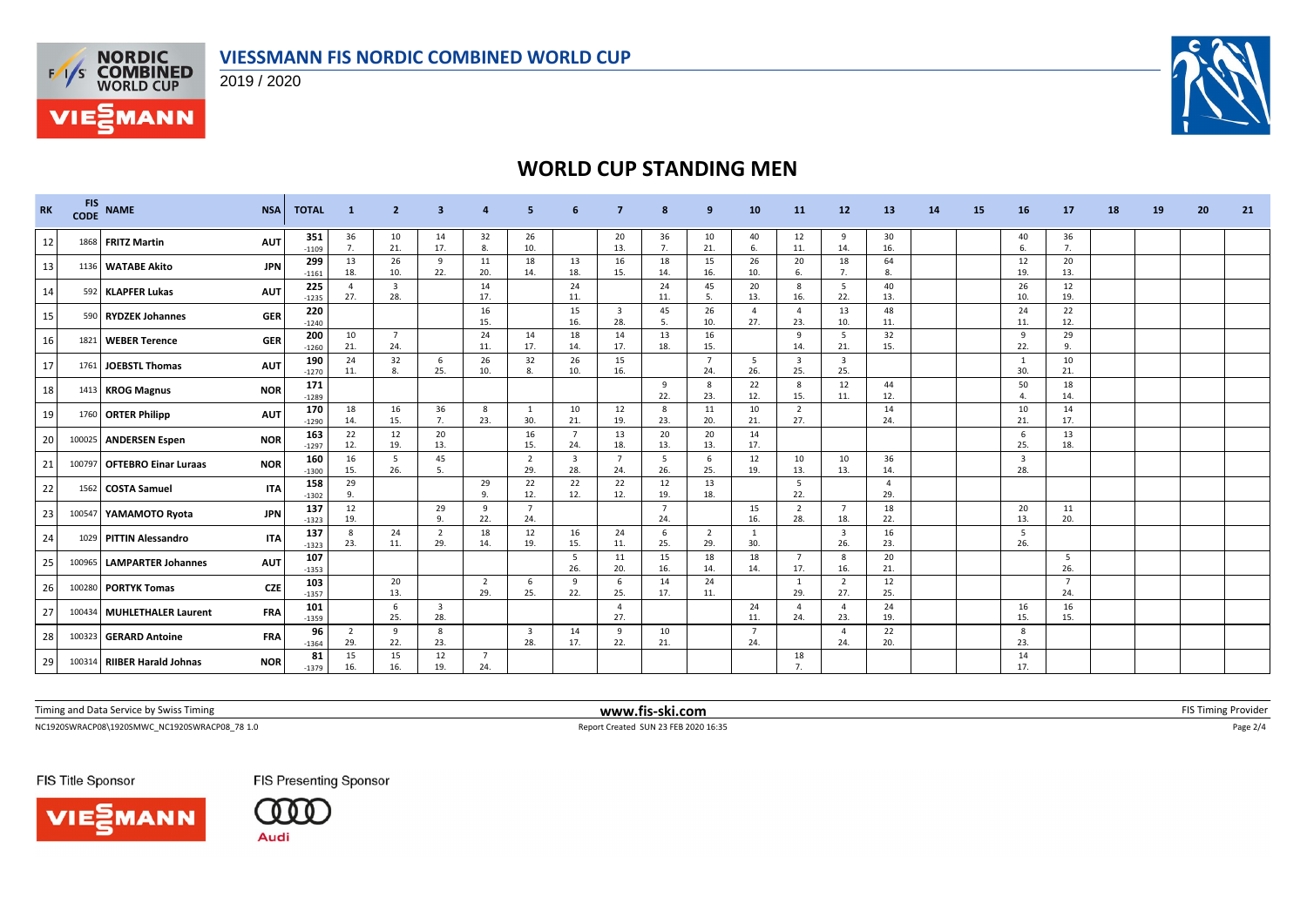

2019 / 2020



# **WORLD CUP STANDING MEN**

| RK | <b>FIS</b><br>CODE | <b>NAME</b>               | <b>NSA</b> | <b>TOTAL</b>  | $\blacksquare$ 1               | $\overline{2}$        | 3                     |                                | 5         | -6                    | 7                   | 8                     | 9                              | 10        | 11                    | 12                    | 13                    | 14 | 15 | 16                    | 17                    | 18 | 19 | 20 | 21 |
|----|--------------------|---------------------------|------------|---------------|--------------------------------|-----------------------|-----------------------|--------------------------------|-----------|-----------------------|---------------------|-----------------------|--------------------------------|-----------|-----------------------|-----------------------|-----------------------|----|----|-----------------------|-----------------------|----|----|----|----|
| 30 |                    | 1700 WATABE Yoshito       | <b>JPN</b> | 80<br>$-1380$ | - 5<br>26.                     |                       | 13<br>18.             | 13<br>18.                      | 13<br>18. | 8<br>23.              |                     |                       |                                | 11<br>20. | 6<br>19.              |                       |                       |    |    | - 7<br>24.            | 4<br>27.              |    |    |    |    |
| 31 |                    | 100357 SCHMID Julian      | <b>GER</b> | 54<br>$-1406$ |                                | 18<br>14.             | 15<br>16.             | <sup>1</sup><br>30.            | 10<br>21. |                       |                     |                       | 1<br>30.                       |           |                       | -1<br>30.             | 6<br>28.              |    |    |                       | $\overline{2}$<br>29. |    |    |    |    |
| 32 |                    | 100167 ILVES Kristjan     | <b>EST</b> | 42<br>$-1418$ |                                |                       |                       |                                |           |                       |                     |                       | $\overline{4}$<br>27.          | 6<br>25.  | $\overline{7}$<br>18. | $\overline{7}$<br>17. | 8<br>27.              |    |    | $\overline{2}$<br>29. | 8<br>23.              |    |    |    |    |
| 33 |                    | 100179 KUPCZAK Szczepan   | POL        | 41<br>$-1419$ | $\overline{\mathbf{3}}$<br>28. |                       | $\overline{1}$<br>30. |                                |           | 1<br>30.              |                     |                       | 5<br>26.                       | 8<br>23.  | 11<br>12.             | 6<br>20.              |                       |    |    |                       | 6<br>25.              |    |    |    |    |
| 34 |                    | 759 NAGAI Hideaki         | <b>JPN</b> | 41<br>$-1419$ |                                |                       | 10<br>21.             |                                |           |                       | 10<br>21.           | 3<br>28.              |                                | 16<br>15. |                       | $\overline{2}$<br>28. |                       |    |    |                       |                       |    |    |    |    |
| 35 | 100460             | <b>KOSTNER Aaron</b>      | <b>ITA</b> | 37<br>$-1423$ | 14<br>17.                      | 14<br>17.             | $\overline{4}$<br>27. |                                | 5<br>26.  |                       |                     |                       |                                |           |                       |                       |                       |    |    |                       |                       |    |    |    |    |
| 36 |                    | 100213 YAMAMOTO Go        | <b>JPN</b> | 36<br>$-1424$ | 11<br>20.                      | $\overline{2}$<br>29. | 16<br>15.             | 6<br>25.                       |           |                       |                     |                       |                                |           |                       |                       |                       |    |    |                       | $\overline{1}$<br>30. |    |    |    |    |
| 37 |                    | 100439 HIRVONEN Eero      | <b>FIN</b> | 36<br>$-1424$ | 9<br>22.                       | -1<br>30.             |                       |                                |           |                       |                     | 11<br>20.             |                                |           |                       |                       | $\overline{2}$<br>30. |    |    | 13<br>18.             |                       |    |    |    |    |
| 38 |                    | 100811 FLATLA Kasper Moen | <b>NOR</b> | 36<br>$-1424$ |                                |                       |                       | 12<br>19.                      | 9<br>22.  | 11<br>20.             | $\mathbf{1}$<br>30. |                       | $\overline{\mathbf{3}}$<br>28. |           |                       |                       |                       |    |    |                       |                       |    |    |    |    |
| 39 |                    | 100566 SKOGLUND Andreas   | <b>NOR</b> | 24<br>$-1436$ |                                |                       |                       | $\overline{\mathbf{3}}$<br>28. | 15<br>16. | 6<br>25.              |                     |                       |                                |           |                       |                       |                       |    |    |                       |                       |    |    |    |    |
| 40 |                    | 252 GRUBER Bernhard       | <b>AUT</b> | 21<br>$-1439$ |                                |                       |                       | $\overline{4}$<br>27.          |           | $\overline{4}$<br>27. | 2<br>29.            | $\overline{2}$<br>29. | 9<br>22.                       |           |                       |                       |                       |    |    |                       |                       |    |    |    |    |
| 41 |                    | 100798 SKAARSET Lars Ivar | <b>NOR</b> | 19<br>$-1441$ |                                |                       |                       |                                |           |                       |                     |                       |                                |           |                       |                       |                       |    |    | $\overline{4}$<br>27. | 15<br>16.             |    |    |    |    |
| 42 |                    | 100316 TILLER Simen       | <b>NOR</b> | 18<br>$-1442$ |                                |                       |                       | 10<br>21.                      | 8<br>23.  |                       |                     |                       |                                |           |                       |                       |                       |    |    |                       |                       |    |    |    |    |
| 43 |                    | 100268 PAZOUT Ondrej      | <b>CZE</b> | 16<br>$-1444$ | 1<br>30.                       | $\overline{4}$<br>27. |                       |                                |           | $\overline{2}$<br>29. | 5<br>26.            | $\overline{4}$<br>27. |                                |           |                       |                       |                       |    |    |                       |                       |    |    |    |    |
| 44 |                    | 100538 MUTRU Leevi        | <b>FIN</b> | 11<br>$-1449$ |                                | 11<br>20.             |                       |                                |           |                       |                     |                       |                                |           |                       |                       |                       |    |    |                       |                       |    |    |    |    |
| 45 |                    | 1774 BUZZI Raffaele       | <b>ITA</b> | 10<br>$-1450$ |                                |                       |                       |                                |           |                       |                     |                       |                                |           |                       |                       | 10<br>26.             |    |    |                       |                       |    |    |    |    |
| 46 |                    | 100495 KARHUMAA Wille     | <b>FIN</b> | 9<br>$-1451$  |                                |                       | - 5<br>26.            |                                | 4<br>27.  |                       |                     |                       |                                |           |                       |                       |                       |    |    |                       |                       |    |    |    |    |
| 47 |                    | 100184 LANGE Jakob        | <b>GER</b> | 8<br>$-1452$  |                                |                       |                       |                                |           |                       | 8<br>23.            |                       |                                |           |                       |                       |                       |    |    |                       |                       |    |    |    |    |

Timing and Data Service by Swiss Timing **www.fis-ski.com www.fis-ski.com** FIS Timing Provider

NC1920SWRACP08\1920SMWC\_NC1920SWRACP08\_78 1.0 Report Created SUN 23 FEB 2020 16:35 Page 3/4

FIS Title Sponsor